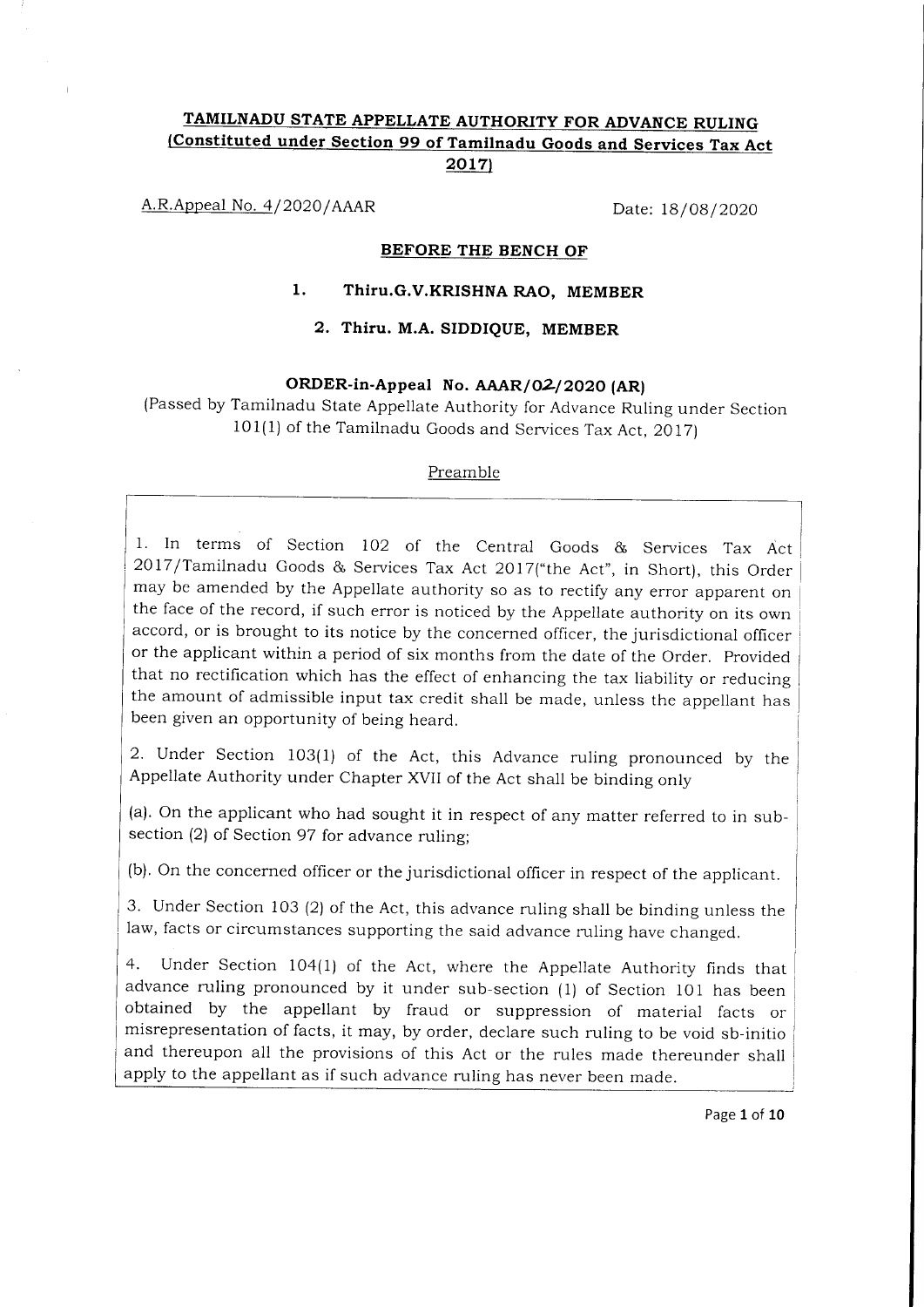| Name and address of the appellant  | Rajesh Rama Varma                      |
|------------------------------------|----------------------------------------|
|                                    | Tower-5, Flat No. 403, Sky Dugar       |
|                                    | Rajan Kuppam Road, Chennai.            |
|                                    | Tamilnadu 600 095                      |
| GSTIN or User ID                   | 33ABAPV7712P1Z7                        |
| Ruling Order<br>Advance<br>against | Order No. 20/ARA/2020 dated 24.04.2020 |
| which appeal is filed              |                                        |
| Date of filing appeal              | 06.07.2020                             |
| Represented by                     |                                        |
| Jurisdictional Authority-Centre    | Chennai – North Commissionerate        |
| Jurisdictional Authority -State    | Assistant Commissioner,                |
|                                    | Ashok Nagar Assessment Circle          |
| Whether payment of fees for filing | Yes. CPIN No. 20073300040399<br>dated  |
| appeal is discharged. If yes, the  | 03/07/2020 and 20073300062031          |
| amount and challan details         | dated06/07/2020                        |
|                                    |                                        |

At the outset, we would like to make it clear that the provisions of both the Central Goods and Service Tax Act and the Tamil Nadu Goods and Service Tax Act are the same except for certain provisions. Therefore, unless a mention is specifically made to such dissimilar provisions, a reference to the Central Goods and Service Tax Act would also mean a reference to the same provisions under the Tamil Nadu Goods and Service Tax Act.

The subject appeal has been filed under Section 100(1) of the Tamilnadu Goods & Services Tax Act 2017/Central Goods & Services Tax Act 2017 by Shri. Rajesh Rama Varma (hereinafter referred to as 'Appellant'). The appellant is registered under GST vide GSTIN 33ABAPV7712PIZ7. The appeal is filed against the Order No.2O/AAR/2020 dated 24.04.2020 passed by the Tamilnadu State Authority for Advance ruling on the application for advance ruling filed by the appeliant.

2. The appellant has stated that he is engaged in the business of providing IT software related consulting services in the area of Oracle ERP w.r.t Oracle Financials. The major services provided by him broadly include implementation, enhancement, support services and any other services that fall within the ambit of Page 2 of 10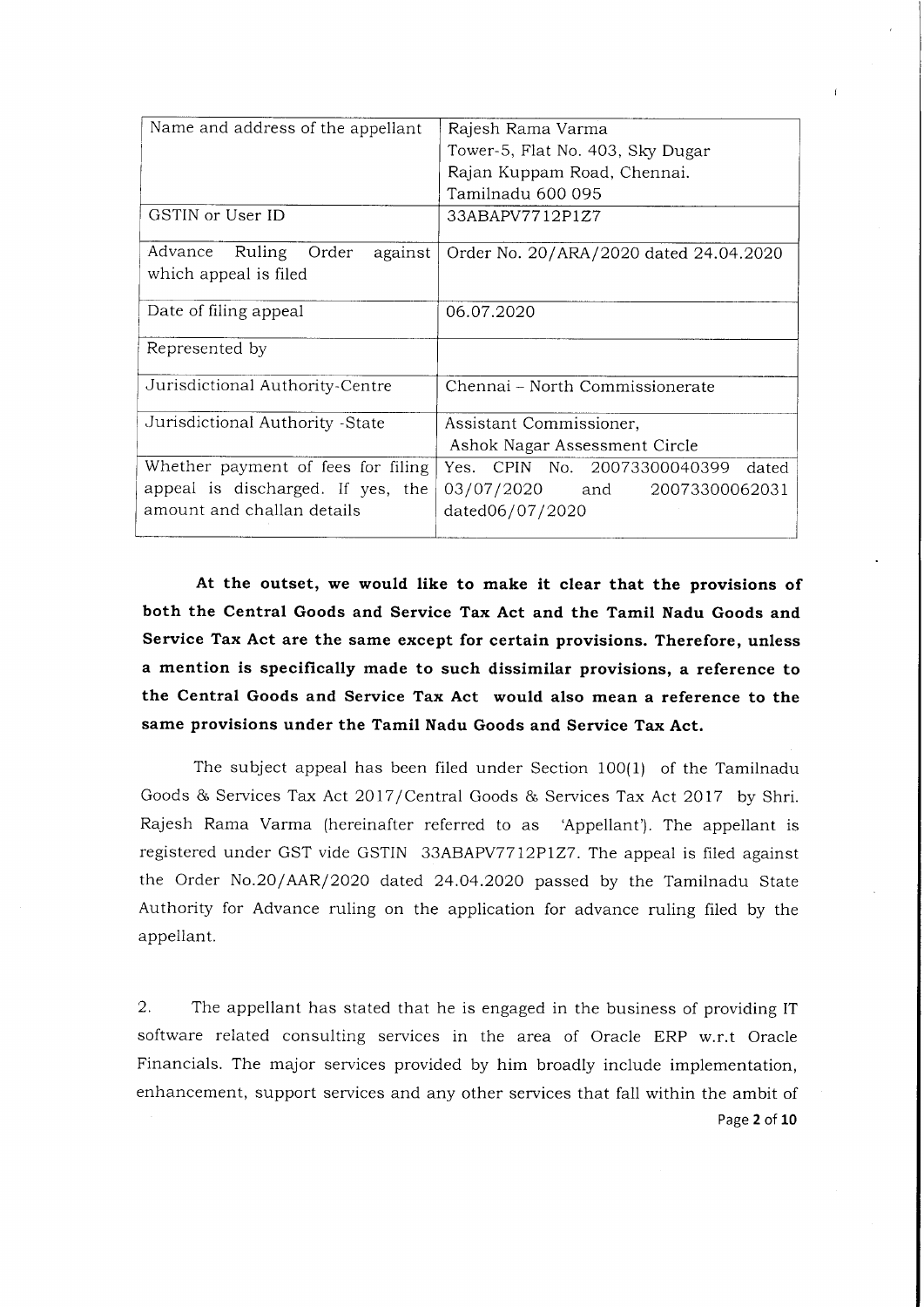the Oracle Financials sphere. The services provided by him currently are covered under the SAC (Service Accounting Code) 998313. These services are being provided by him to both Indian and Foreign clients requesting the services. In Jan 2OI9, he has entered into a contract with a GST registered IT Company in India, M/s. Doyen Systems (hereinafter referred to as 'Principal' or 'Doyen Systems'), providing similar Oracle services. As part of the Contract his role was that of <sup>a</sup> Consultant to provide support services to the Oracle ERP owned by the US client of Doyen Systems based out of Boston. The original contract is between the Principal and their US client and a part of the service stands contracted to him. As per the terms of the contract entered into by the appellant with Doyen Systems, the consultancy fee for his services was decided to be billed on an hourly basis in USD of \$33.90 per/hr. The fee was decided to be paid in equivalent INR based on the conversion rate of INR/USD on the average prevailing rate of the last 3 month. The GST taxes would be charged separately while raising the invoice by him on the Principal. The contract is currently in force and valid till December 2021. The activities obliged to be undertaken as per contract is to Provide the support services directly to the US client from the office premises of the Principal; Timesheet on the hours worked during the month to be provided monthly to enable billing the US client(The details of the time sheet so provided was consolidated with the timesheet provided by the other employees of the Principal working on the project and an invoice was raised in USD on the foreign client); At the end of the month he was provided with the Billing in USD and equivalent INR value by the Finance department of the Principal, based on which he raise invoice on the Principal in INR terms with GST  $@18%$  (9% CGT + SGST $@9%$ ) separately (The Principal was availing the benefit of Export of services and filings claim accordingly with the GST authorities). Advance Ruling was sought on the following Question(modified vide their submissions dated 28.OI.2O2Ol:

1. Whether the services provided by the applicant shall be treated as local services or export of services

2. Whether the applicant is liable to pay GST on such services provided to the US Client directly

3. whether the benefit of zero-rated supply can be availed by him for his services

4. whether he is eligible for refund of taxes already paid in the past if the refund is within the time limit provided under the GST Act.

Page 3 of 10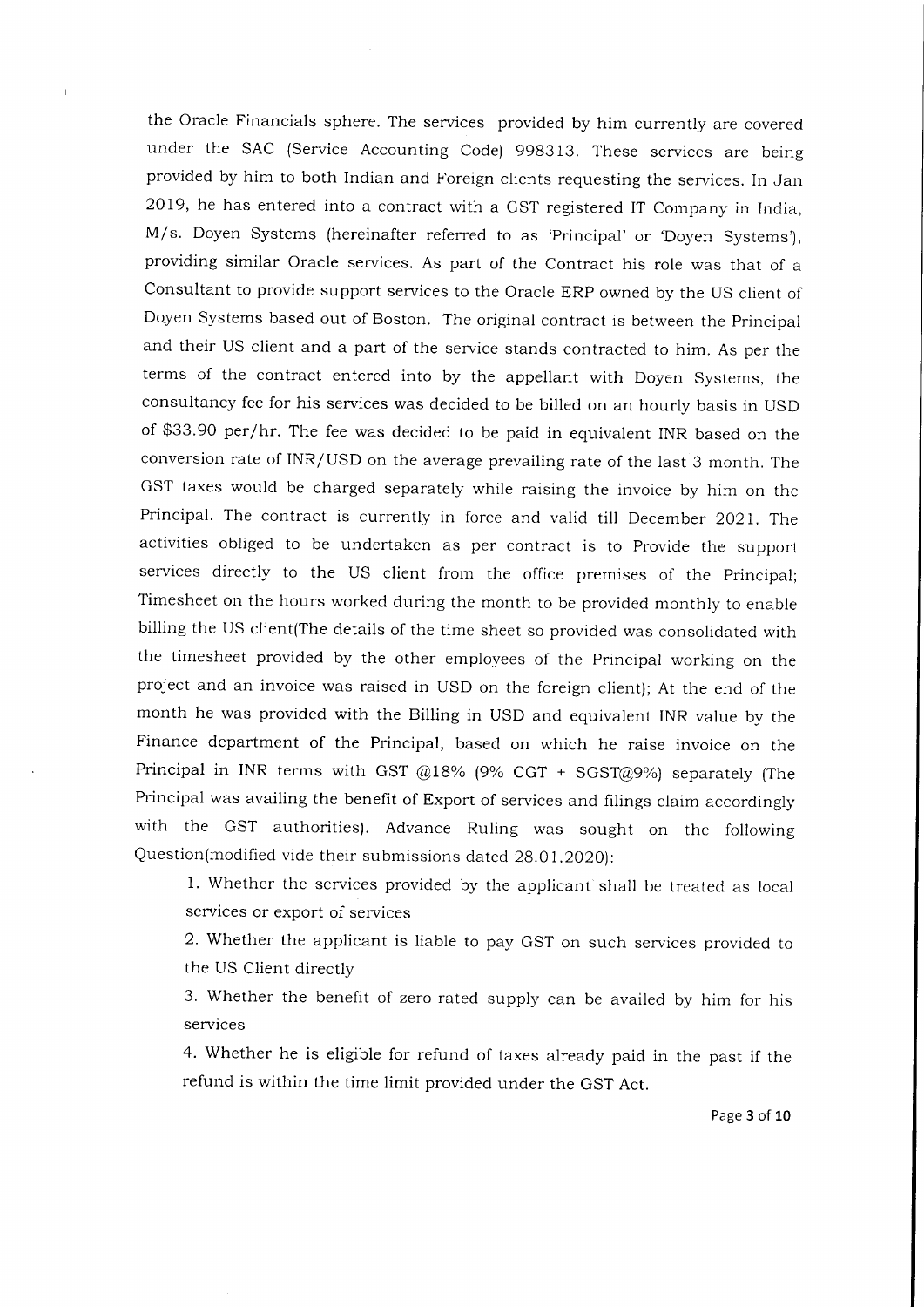- 3. The Original Authorities has ruled as follows:
	- 1. The services provided by the applicant to Doyen systems Private Limited is a supply of services under CGST /TNGST Act and the applicant is liable to pay relevant tax on such supply.
	- 2. The other questions raised are not answered as the same is not in the ambit of the authority as per Section  $97(2)$  of the Act.

4. Aggrieved by the above decision, the Appellant has filed the present appeal. The grounds of appeal are as follows:

 $\triangleright$  Under para 7.1 of the order, the Hon'ble Bench has held that the contract between Doyen Systems and the appeliant did not specify which client.

In this connection, the appellant referring to the contract has stated that the contract rate is the IRM new rate. IRM is the name of the client as well. Also, the invoices submitted by the appellant to Doyen Systems specifically mention the Consulting Fee is towards Oracle EBS IRM Support in the Particulars Column. This together bring out the fact that the services were meant for the US client, which in the present case is IRM.

 $\triangleright$  Under Para 7.2 of the order, the Hon ble bench admits that IRM is a client of Doyen Systems and goes on to state the contract is between Doyen Systems and the client and appellant are not privy to the main contract. The appellant has stated that it is an admitted fact that they are not privy to the main contract but the subcontract between Doyen Systems and the appellant emanates from the main contract. Without the main contract there is no question of the appellant being provided with this sub contract. So the appellant claims that the contention of AAR in para 7.1 above stands contradicted w.r.t the client for whom the appellant is providing the services.

 $\triangleright$  The appellant contends that as the question of the existence of a client is brought out, the next question that needs to be ascertained is the nature of the service, the relationship of Doyen Systems with the appellant and the client, the piace of service to help determine whether the transaction is an interstate or intrastate transaction and accordingly the tax liability.

(1) The relationship between Doyen Systems and the appellant- It is provided in para 2 of the contract that Doyen Systems will be referred to as the Principal. It is further elaborated that the Consultant is also free to promote products and services of DSPL. The above two facts together make it clear Page 4 of 10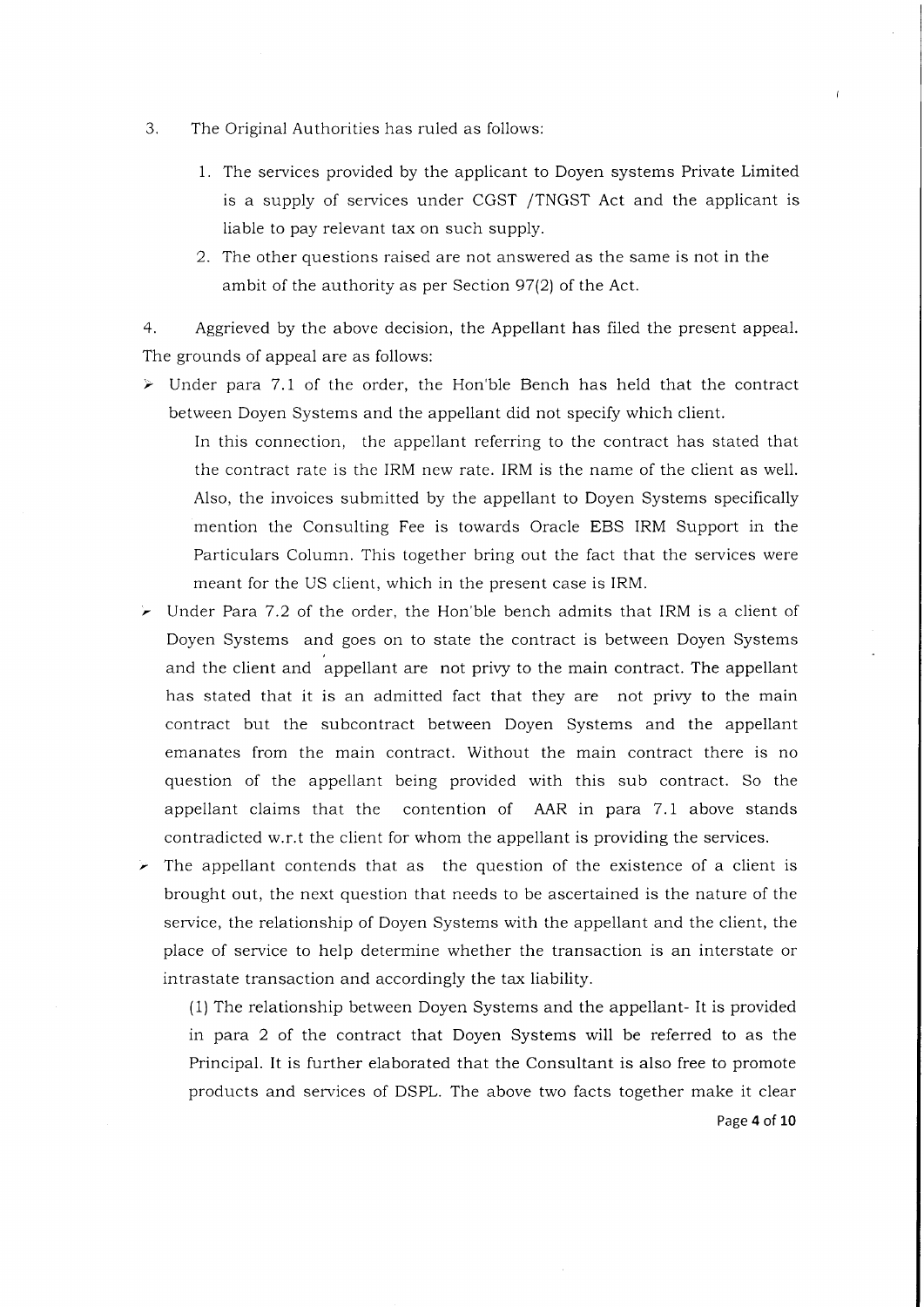there is a Principal Agent Relationship that has been overlooked by the Hon ble Bench while arriving at the decision.

(2) W.r.t the supply of services, it is a fact that GST is a destination based consumption tax. IT services are a skill based service which can only be discharged by an individual possessing the skill. It is an admitted fact that the appellant was contracted by DSPL to provide consulting services for which a contracted rated in USD was provided. Now the question that arises is, if the services were to be provided to DSPL which is an Indian Entity registered under GST why would the contract rate be denominated in USD. It could well have been contracted in INR, which is the currency in circulation in India. This points to the fact that the contract was meant for services to be provided for a foreign client. Further to the point in the order, that the services were treated to be provided to DSPL by the appellant does not hold true as if that was the case the services should have been consumed by DSPL and there would have been no need for a timesheet approval from the client of DSPL. This points to the fact that the services were provided to the foreign client. The timesheet is the link which evidences the appellants working hours on providing the services to the foreign client. The contract specifically states that all payments are subject to approved invoices and client time sheet. So there is a direct connection between the payments that was received and the services that was provided to the ciient, therefore, the Hon'ble Bench's observation that in case of any payment default the appellant can lay claim only against the company and not against the foreign client does not hold true though such a scenario is not point of contention in this application

 $\triangleright$  From the above submissions, it is clear that though the contract is between the appellant and DSPL, the services were provided to and consumed by the client of DSPL who is based outside India. As stated, the services provided by the appellant is an individual skill based services and it can only be provided directly to the recipient. Further, the contract specifies that the payment is subject to approval of client timesheet which is good enough evidence to suggest that the services have been provided to the foreign client and that service is being validated by the client by approving the timesheet.

Page 5 of 10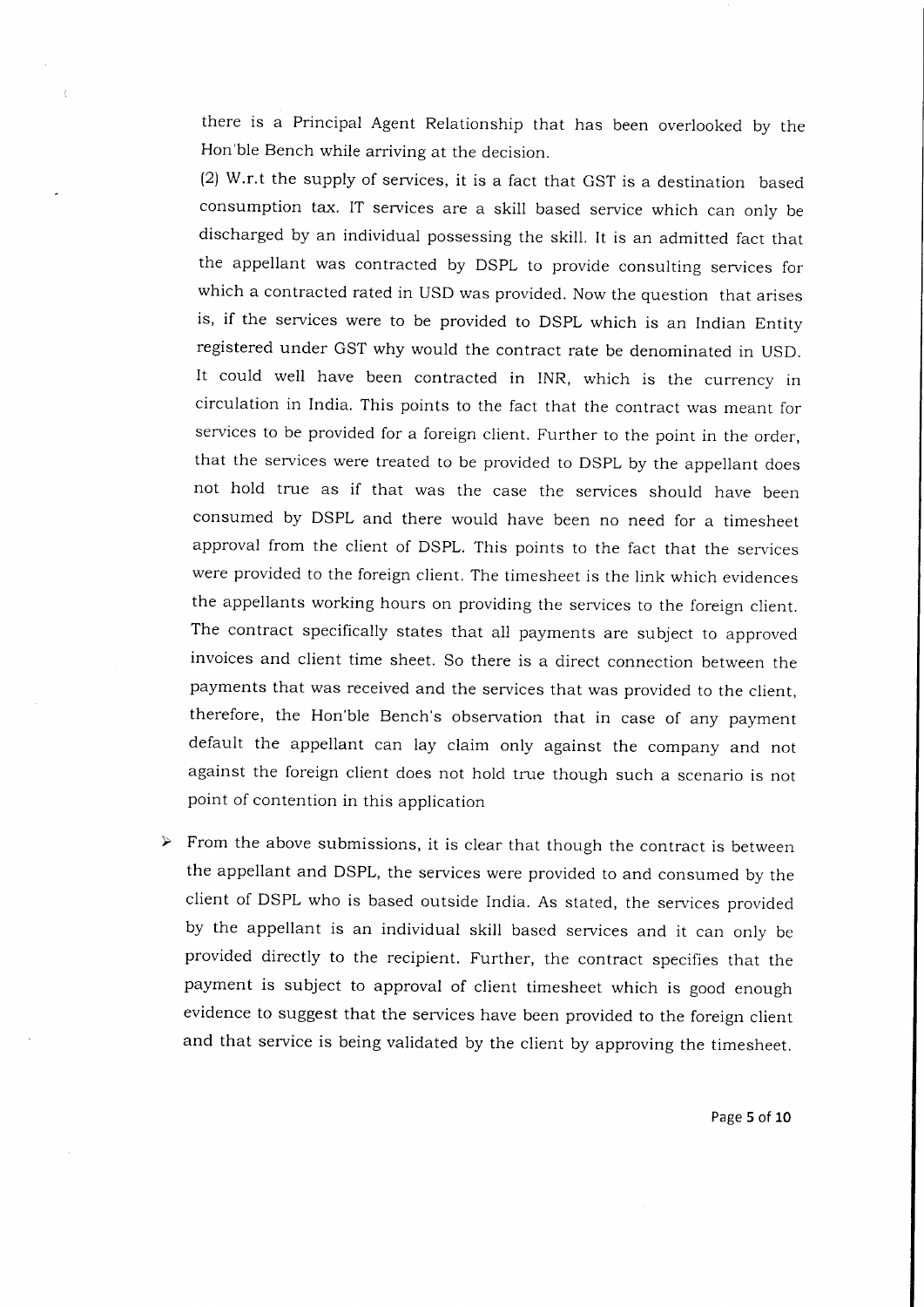Only for such approved timesheet the foreign client was reieasing payment to DSPL

- In the light of the above submissions it is pertinent here to refer to the terms recipient and consideration as defined in the GST Act. From the definition of recipient, it emerges that there are two parts to the definition to fall under (a) as recipient - Supply of goods or services AND Payable of Consideration.
- Consideration envisaged in the GST Act is wide enough to include payment obligation which can be satisfied by any other person other than the actual recipient as well. This situation is squarely covered in the present case which has been overlooked by the Hon'ble Bench while passing the order.
- $\triangleright$  Services provided by the appellant is directly to the client and this is evidenced by the approval of the timesheet. Further payment of the consulting fees by DSPL to appeilant is subject to timesheet approval. This all points to the fact that the consideration paid by DSPL to the appellant is in fact the consideration, which was due from the client to the appellant but remitted by DSPL on behalf of the client.

The appellant had requested to set aside the ruling of the Original Authority and reconsider as to whether the services provided by the appellant is a supply of services under CGST/TNGST Act or IGST Act.

#### PERSONAL HEARING:

5. Due to the prevailing PANDEMIC situation and in order not to delay the proceedings, the appellant was addressed through the Email Address mentioned in the application to seek his willingness to participate in a virtual Personal Hearing in Digital media vide e-mail dated  $17<sup>th</sup>$  July 2020. The appellant responded to the said mail on  $18<sup>th</sup>$  July 2020, wherein he stated that he did not wish to have a personal hearing and the matter may be decided based on merits available in his submissions. The appellant followed by this mail also furnished a letter in his letterhead reiterating his consent to waive the hearing and to decide the case on merits.

#### DISCUSSIONS:

6. We have carefully considered the submissions of the Appellant and the applicable statutory provisions. The issue before us for decision is whether the

Page 6 of 10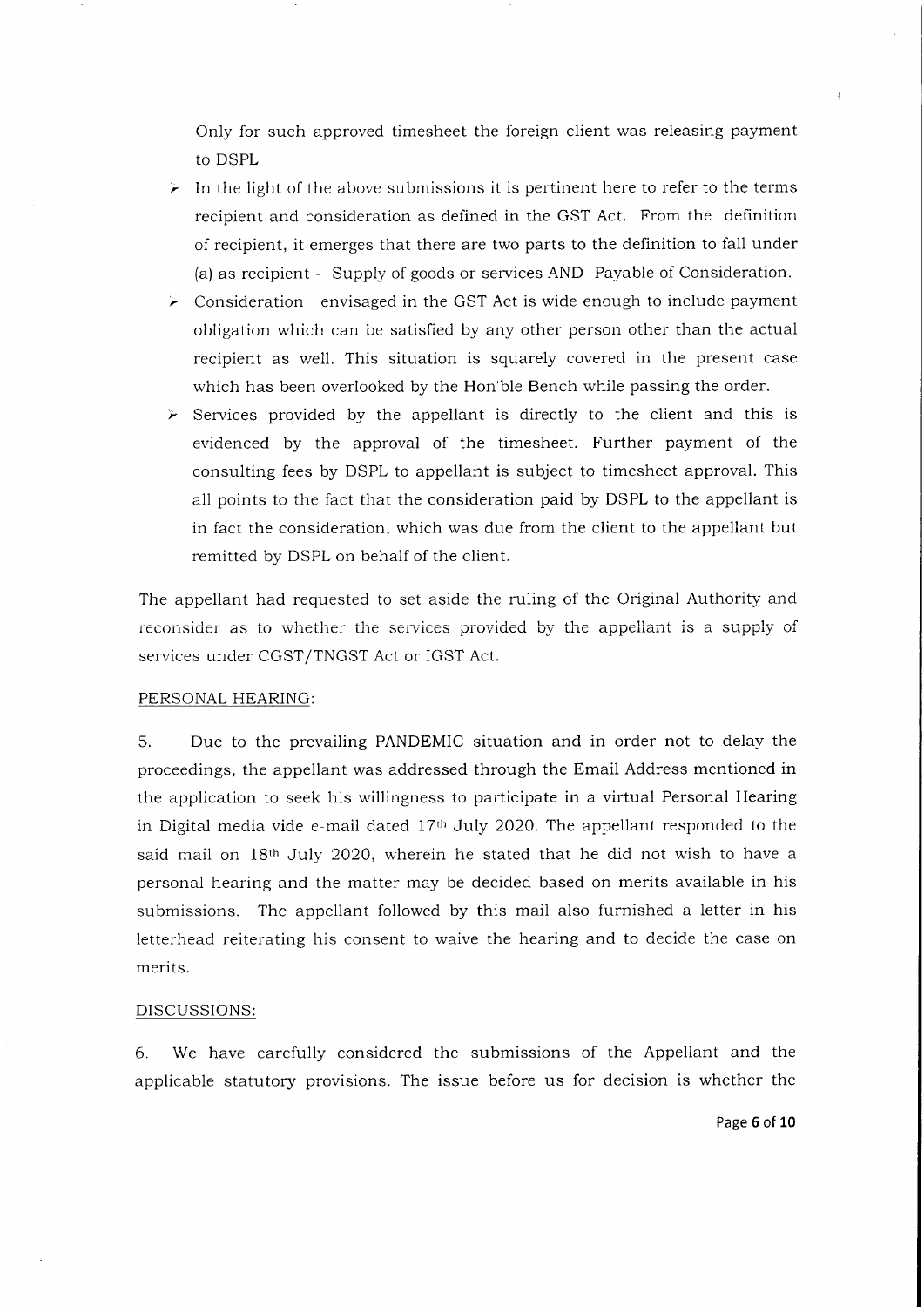service provided by the appellant is a supply of services under CGST/TNGST Act or IGST Act.

7. From the submissions, we find that the appellant has been contracted by M/s Doyen Systems Private Ltd to provide professional and consultancy services to be carried out through them and that, he had rendered software support services to the client of M/s Doyen Systems Private Ltd, IRM in the United States of America and is paid in rupee equivalent of US Dollars on hourly basis at agreed rates by Doyen systems after approval of invoice and client time sheet. The point of contention is that the appellant claims that the skili-based services provided by him is ultimately consumed by the client of Doyen Systems for which he is paid by Doyen Systems who have contracted him is an export of services provided by the appellant while the Original authority has held that the appellant has a contract only with Doyen systems who pays the consideration to him, after verifying the time sheet of the appellant with their client and the services provided by the appellant are intra-state supply to Doyen Systems taxable to cGST/SGST.

8. We find that the contention is based on his following averments:

- $\triangleright$  GST is a destination based consumption tax. The skill-based service supplied by him is consumed by the client of Doyen Systems and therefore the recipient of his services are the client of Doyen Systems who is based outside India
- Section 2(93)(a) of the GST Act which defines recipient has two parts to it, 'Supply of Goods or Services' and 'Payable of Consideration'; 'Consideration' envisaged in the GST Act is wide enough to include payment obligation which can be satisfied by any other person other than the actual recipient

9. The Statutory provisions relating to 'Recipient' and 'Consideration' are examined as under, taking the guidance of decision of Hon'ble Supreme Court in the case of Commissioner of Customs (lmport), Mumbai v. Dilip Kumar & Company [2018 (361) E.L.T. 577 (S.C.)], wherein in Para 26, the Apex Court has given the guidelines to interpret the Statute:

...............In the later decision, a Bench of seven-Judges, after citing the above passage from Justice G.P. Singh's treatise, summed up the following principles applicable to the interpretation of a taxing statute :

s

Page 7 of 10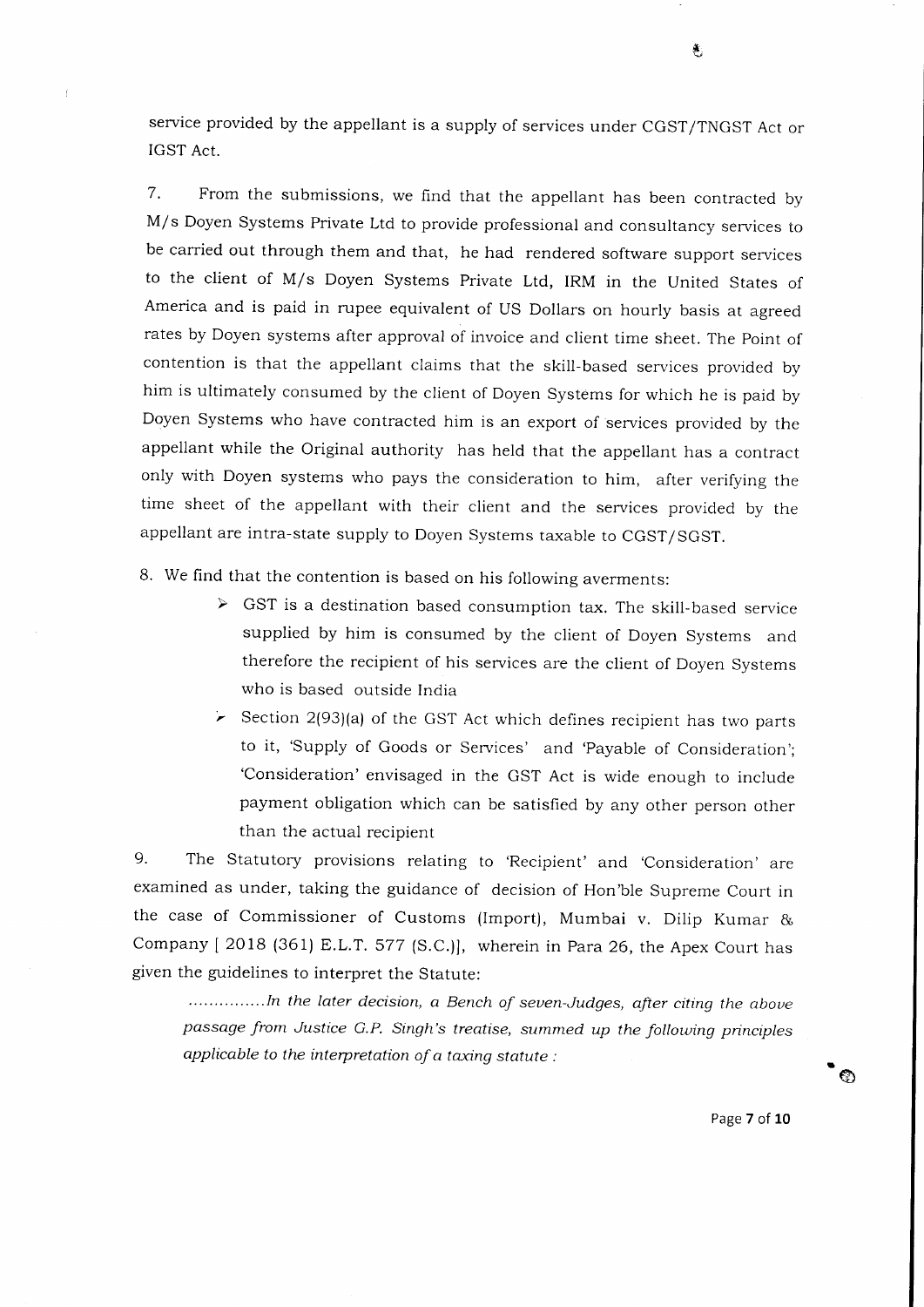"(i) In interpreting a taxing statute, equitable considerations are entirely out of place. A taxing statute cannot be interpreted on any presumption or assumption. A taxing statute has to be interpreted in the light of what is clearly expressed : it cannot imply angthing which is not expressed : it cannot import prouisions in the statute so as to supply any deficiency:

 $(iii)$  Before taxing any person, it must be shown that he falls within the ambit of the charging section by clear words used in the section; and

 $(iii)$  If the words are ambiguous and open to two interpretations, the benefit of interpretation is giuen to the subject and there is nothing unjust in a taxpager escaping if the letter of the law fails to catch him on account of Legislature's failure to express itself clearly".:

The Apex Court has stated that the Statute is to be read and understood in the light of what is expressed and nothing can be imported in the statute to overcome any deficiency and if the words are ambiguous and open to interpretations, the benefit of interpretation is given to the subject.

#### Section 2(93) of the CGST Act 2017, defines 'recipient' as:

(93) "recipient" of supply of goods or services or both, means-

(a) where a consideration is payable for the supply of goods or services or both, the person uho is liable to pag that consideration;

(b) where no consideration is payable  $...,...,$ 

(c) tuhere no consideration is pagable

Thus Recipient is defined based on whether a 'Consideration' is payable or otherwise. When a consideration is payable for the supply of goods or services, as is the case in hand, the person who is liable to pay that consideration is the 'Recipient'of such 'Supply'. The Statute is clear and unambiguous in defining the 'Recipient'when a consideration is payable.

#### Section 2(31) of the Act defines 'Consideration' as:

(3 1) "consideration" in relation to the supplg of goods or seruices or both includes-  $-$  (a) any payment made or to be made, whether in money or otherwise, in respect of, in response to, or for the inducement of, the supplg of goods or seruices or both, whether by the recipient or by any other person but shall not include any subsidy given by the Central Government or a State Government;

Thus, consideration in relation to a supply should include any payment made for such supply whether by the recipient or any other person. This definition states

Page 8 of 10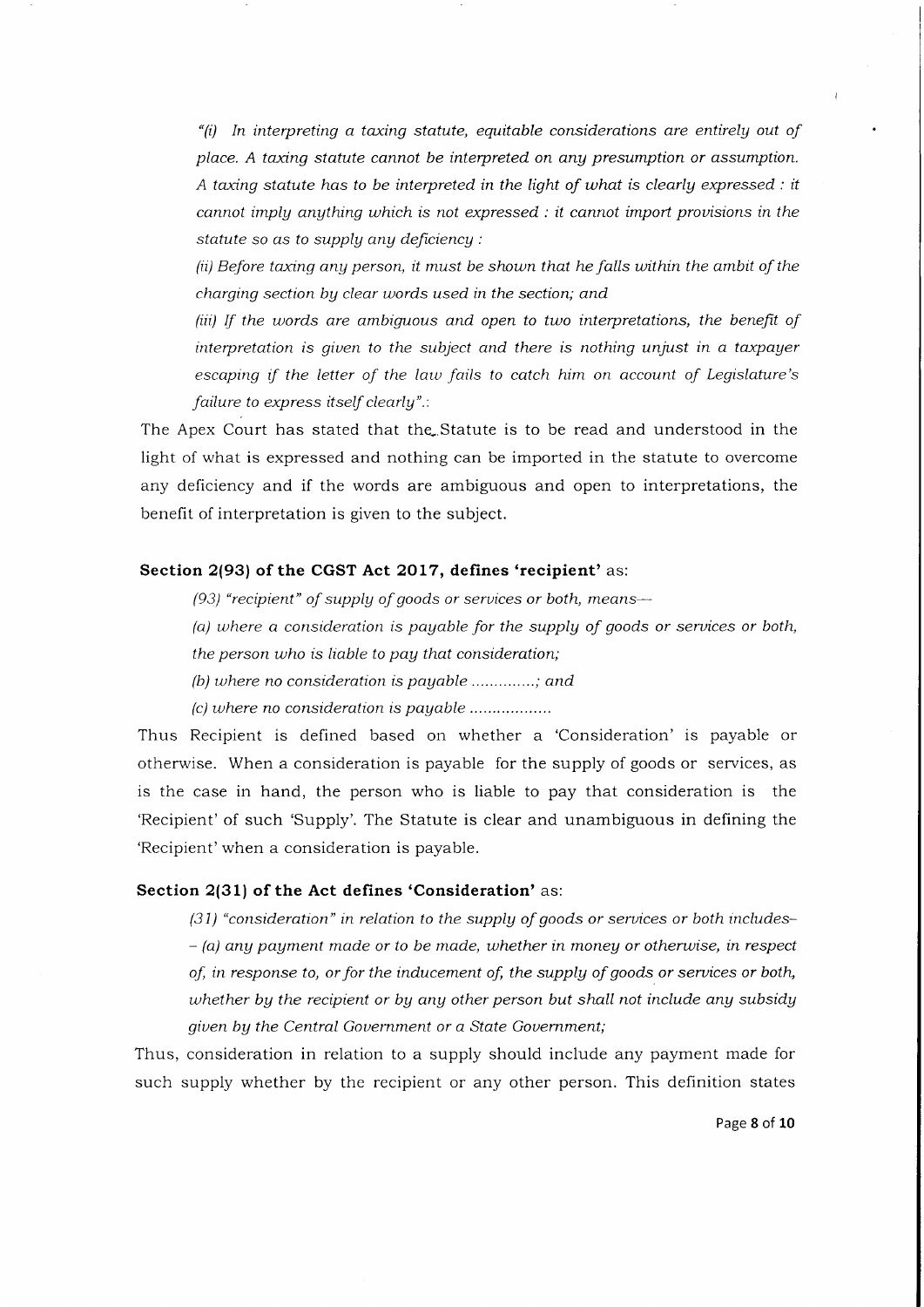about what is to be the value/consideration for supply on which tax is liable to be paid. This definition do not speak or clarify on 'Recipient' of supply but merely encompasses the elements of 'Consideration'for a supply.

10. On a joint reading of both the definition, the statute is unambiguous in as much as it says, the person liable to pay the consideration for supply of services is the 'Recipient'of such supply and 'Consideration' is any payment made whether by the recipient or any other person for such supply. It is not disputed that the appellant is under contractual obligation to Doyen Systems to provide services through 'Doyen Systems' for which Payment is agreed to be made by Doyen Systems to the appellant after verifying the invoice and the client time-sheet as in the Contract Agreement. Further as observed by the lower Authority the payment of 'Consideration' to the appellant is entirely with the Doyen Systems and the appellant cannot claim consideration directly with the client of Doyen Systems or the client of Doyen Systems is not the person liable to pay the appellant for the services supplied by the appellant. Thus, it is clearly evident that the recipient of Services of the appellant is Doyen Systems. We find that the lower authority has considered the above and accordingly pronounced the ruling. We do not find any reason to interfere with the same.

# <sup>1</sup>1. In view of the above we, Pass the following Order:

### ORDER

For reasons discussed above, we do not find any reason to interfere with the Order of the Advance Ruling Authority in this matter. The subject appeal is disposed of accordingly.

'Corrimissioner of State Tax Tamilnadu / Member AAAR

To

M/s. Rajesh Rama Varma Tower-S, 403 Sky Dugan, Rajan kuppam Road, Chennai- 600 095

{ . As follows: we have the set of  $\mathcal{A}$  $\zeta \in \mathcal{C}$  $\mu$ urt $\geq$  ,gld.  $2a<sup>2</sup>$ 

 $(G.V.KRI\& HNA RAO)$ Chief Commissioner of GST & Excise Chennai Zone / Member AAAR

Page 9 of 10